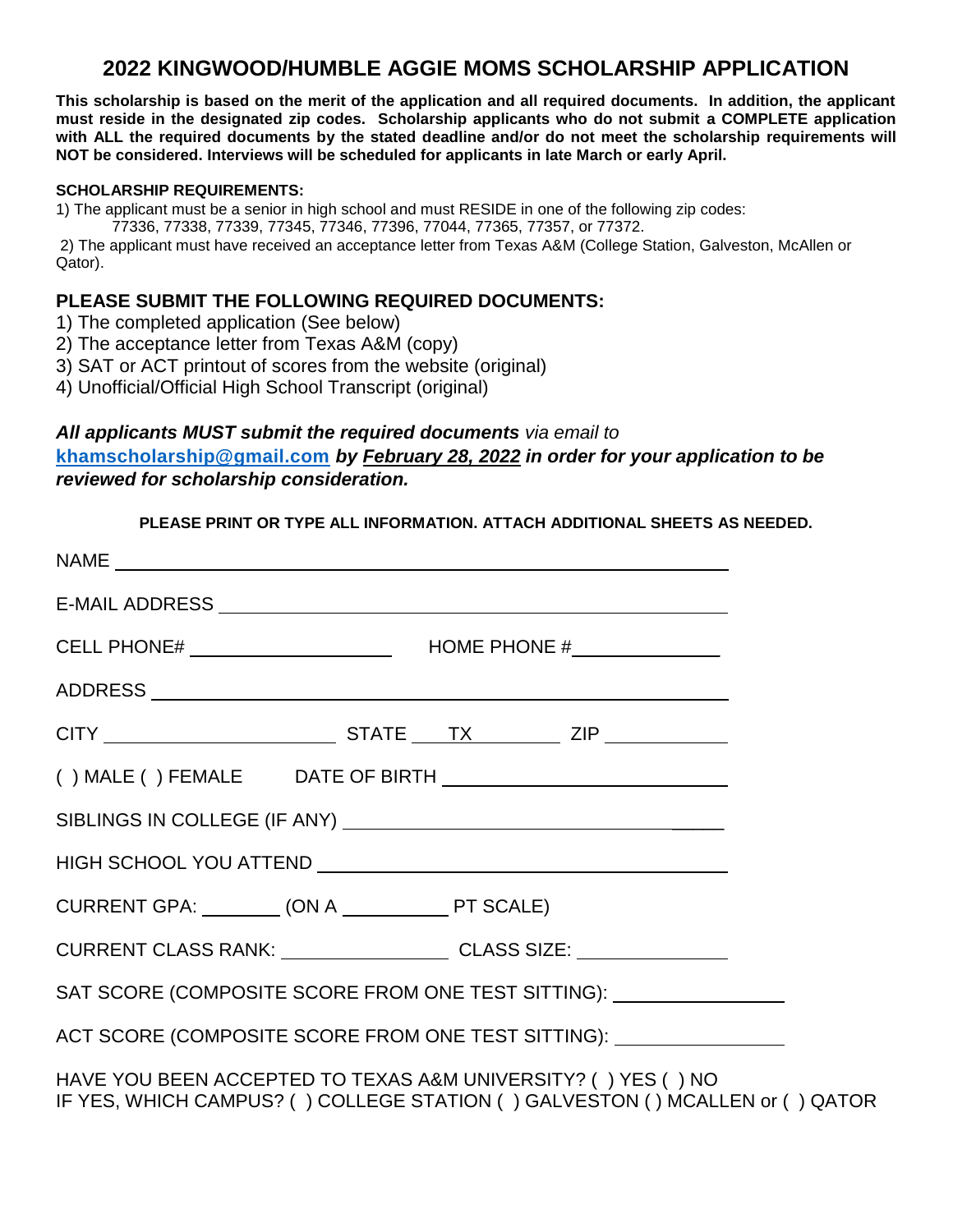LIST ALL OF YOUR WORK EXPERIENCE, IF ANY, WITHIN THE LAST 4 YEARS.

PLEASE LIST ANY EXTRA-CURRICULAR SCHOOL RELATED ACTIVITIES YOU HAVE BEEN INVOLVED IN DURING HIGH SCHOOL. (Do not list any sport teams.)

PLEASE LIST ANY EXTRA-CURRICULAR ACTIVITIES (OUTSIDE OF SCHOOL) YOU HAVE BEEN INVOLVED IN DURING HIGH SCHOOL. (Do not list any sport teams.)

WHAT LEADERSHIP POSITIONS HAVE YOU HELD IN YOUR SCHOOL OR COMMUNITY? (You may list captain/leadership position on a sports team.)

HAVE YOU APPLIED FOR FINANCIAL AID BY COMPLETING THE FAFSA?  $\rule{1em}{0.15mm}$   $\frac{\text{YES}}{\text{2em}}$  NO

HAVE YOU APPLIED FOR AND/OR RECEIVED ANY OTHER SCHOLARSHIPS?  $YES$  NO

IF YES, PLEASE INDICATE NAME OF SCHOLARSHIP AND AMOUNT BELOW:

| Name of Scholarship or Aid | <b>Received</b><br>(Yes/No/Pending Decision) <b>Amount</b> |  |
|----------------------------|------------------------------------------------------------|--|
|                            |                                                            |  |
|                            |                                                            |  |
|                            |                                                            |  |
|                            |                                                            |  |
|                            |                                                            |  |